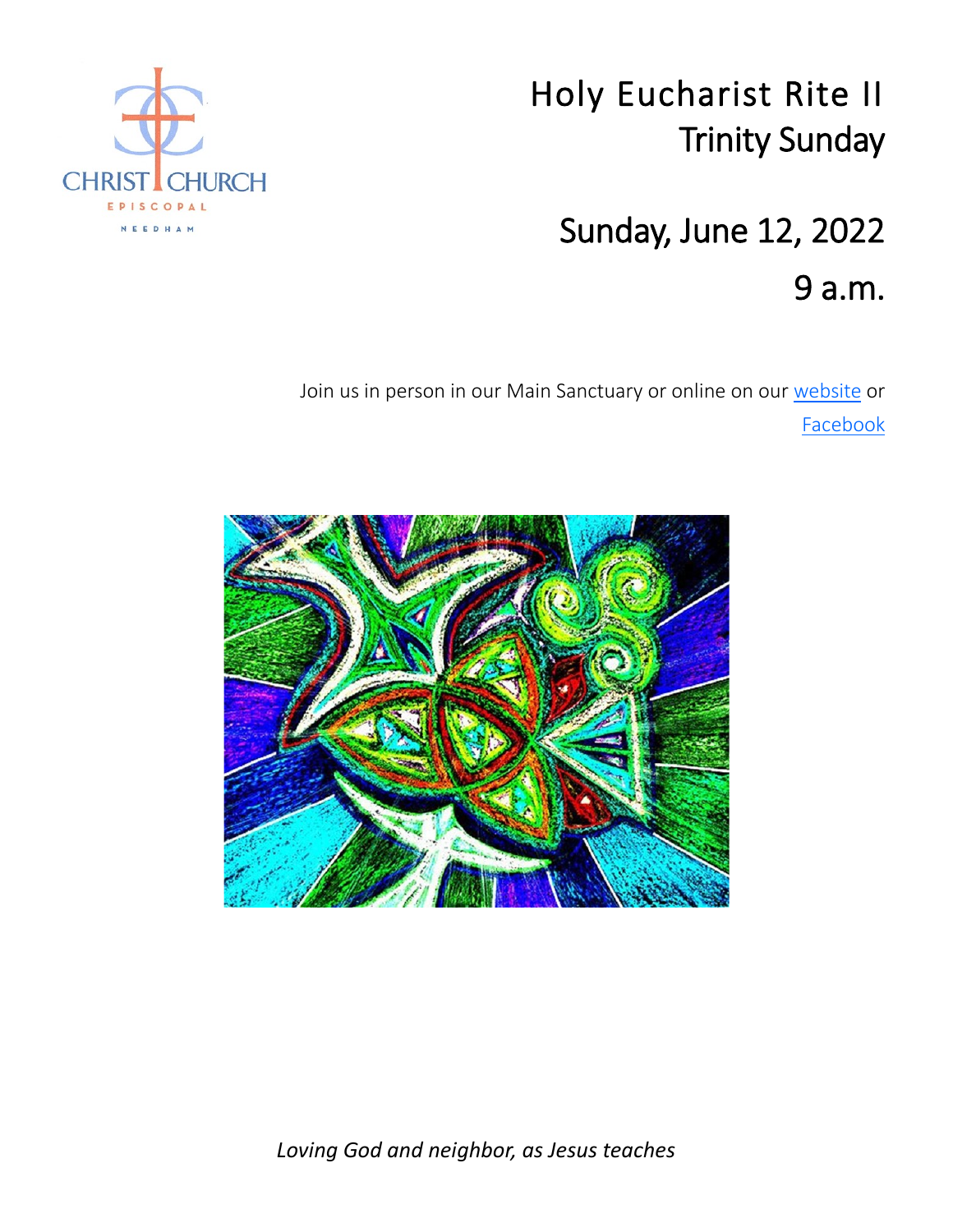**Organ Prelude** Chorale Prelude on "We all believe in one God," BWV 680

Johann Sebastian Bach (1685-1750)

# *Please stand as able.*

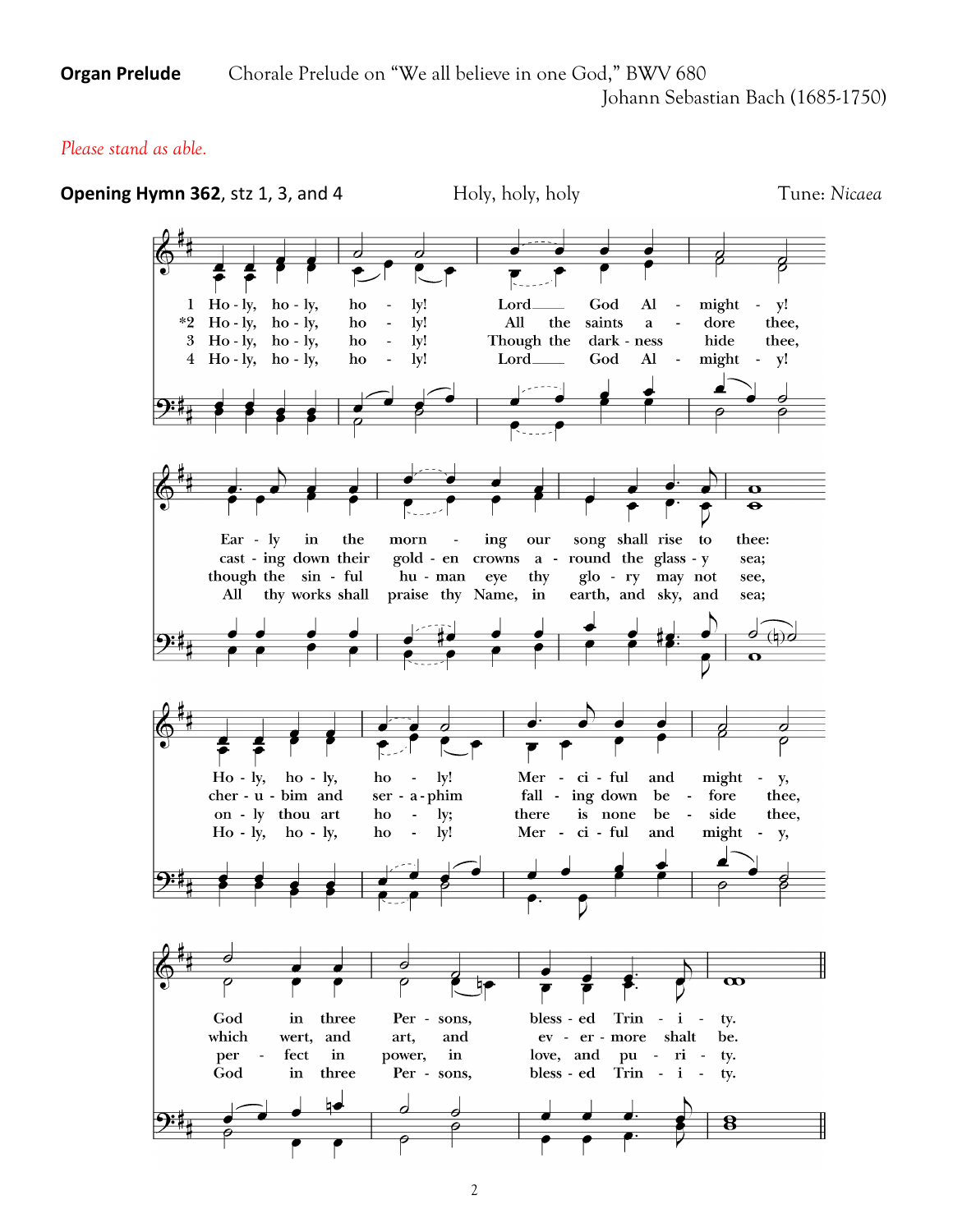# **THE WORD OF GOD**

#### *Please stand as able.*

#### **Opening Acclamation**

**Celebrant** Blessed be the one, holy and living God.

*People* **Glory to God for ever and ever.**

*Celebrant* Almighty God, to you all hearts are open, all desires known, and from you no secrets are hid: Cleanse the thoughts of our hearts by the inspiration of your Holy Spirit, that we may perfectly love you, and worthily magnify your holy Name; through Christ our Lord.

*People* **Amen.**

*All* **Glory to God in the highest, and peace to his people on earth. Lord God, heavenly King, almighty God and Father, we worship you, we give you thanks, we praise you for your glory. Lord Jesus Christ, only Son of the Father, Lord God, Lamb of God, you take away the sin of the world: have mercy on us; you are seated at the right hand of the Father: receive our prayer. For you alone are the Holy One, you alone are the Lord, you alone are the Most High, Jesus Christ, with the Holy Spirit, in the glory of God the Father. Amen.** 

#### **The Collect of the Day**

| <b>Celebrant</b> | The Lord be with you. |
|------------------|-----------------------|
| People           | And also with you.    |
| <b>Celebrant</b> | Let us pray.          |

*All* **Almighty and everlasting God, you have given to us your servants grace, by the confession of a true faith, to acknowledge the glory of the eternal Trinity, and in the power of your divine Majesty to worship the Unity: Keep us steadfast in this faith and worship, and bring us at last to see you in your one and eternal glory, O Father; who with the Son and the Holy Spirit live and reign, one God, for ever and ever. Amen.**

# *Please be seated.*

#### **Welcome**

**The First Lesson** *Proverbs 8:1-4, 22-31* 

**Lector** Does not wisdom call, and does not understanding raise her voice? On the heights, beside the way, at the crossroads she takes her stand; beside the gates in front of the town, at the entrance of the portals she cries out: "To you, O people, I call, and my cry is to all that live. The Lord created me at the beginning of his work, the first of his acts of long ago. Ages ago I was set up, at the first, before the beginning of the earth. When there were no depths I was brought forth, when there were no springs abounding with water. Before the mountains had been shaped, before the hills, I was brought forth-- when he had not yet made earth and fields, or the world's first bits of soil. When he established the heavens, I was there, when he drew a circle on the face of the deep, when he made firm the skies above, when he established the fountains of the deep, when he assigned to the sea its limit, so that the waters might not transgress his command, when he marked out the foundations of the earth, then I was beside him, like a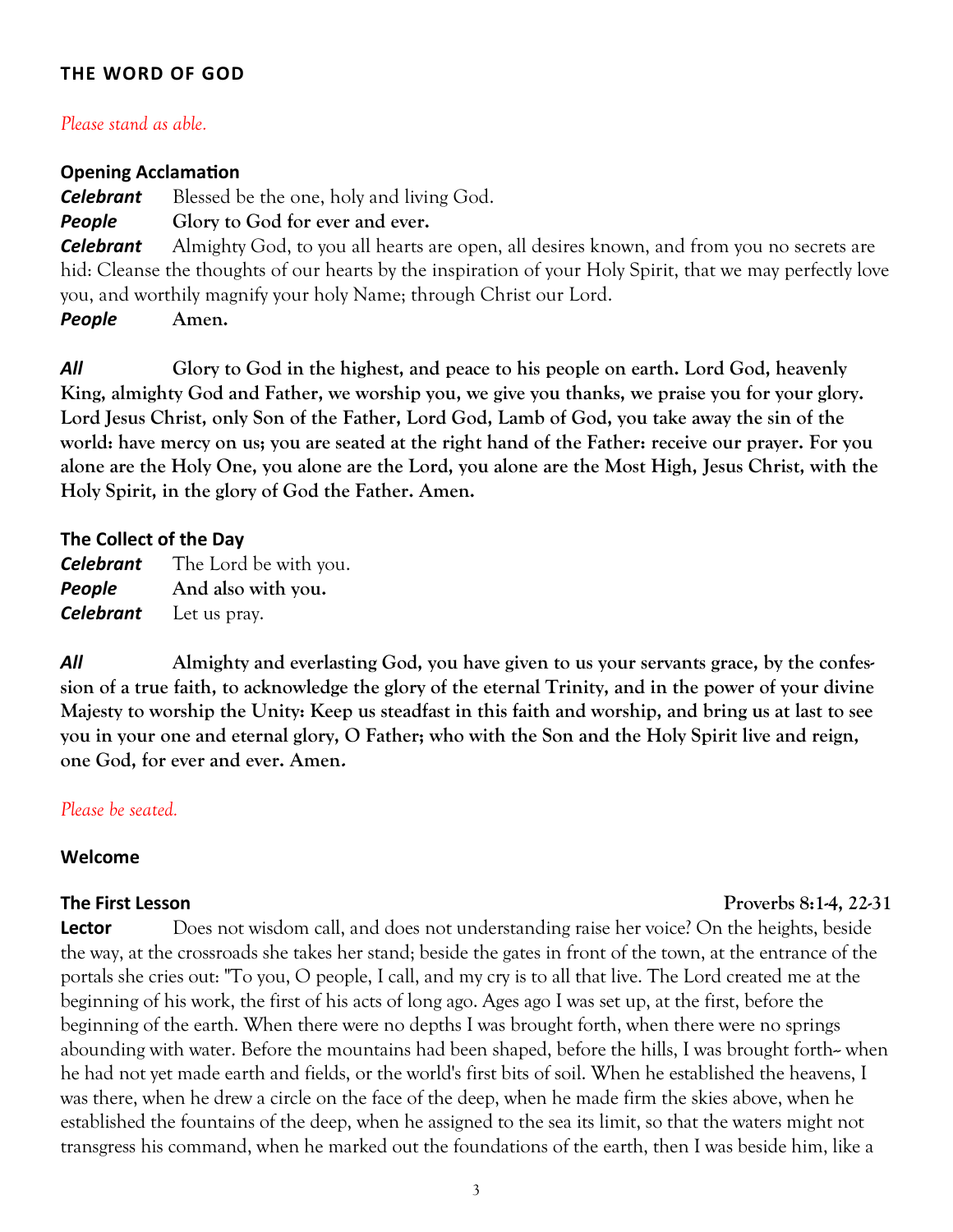master worker; and I was daily his delight, rejoicing before him always, rejoicing in his inhabited world, and delighting in the human race."

*At the conclusion of the reading:*

**Lector** Hear what the spirit is saying to God's people. *All* **Thanks be to God.**

**Psalm 8** *Psalter for the Christian People*, pp. 17-18

*The psalm is prayed responsively, breaking at the asterisk (\*).* 1 O LORD our Lord, \* **how exalted is your Name in all the world!** 2 Out of the mouths of infants and children \* **your majesty is praised above the heavens.** 3 You have set up a stronghold against your adversaries, \* **to quell the enemy and the avenger.** 4 When I consider your heavens, the work of your fingers, \* **the moon and the stars you have set in their courses,** 5 What are human beings that you should be mindful of them? \* **mortals that you should seek him out?** 6 You have made them but little lower than the angels; \* **you adorn them with glory and honor;** 7 You give them mastery over the works of your hands; \* **you put all things under their feet:** 8 All sheep and oxen, \* **even the wild beasts of the field,** 9 The birds of the air, the fish of the sea, \* **and whatsoever walks in the paths of the sea.** 10 O LORD our Lord, \* **how exalted is your Name in all the world!**

# **The Second Lesson Romans 5:1-5**

**Lector** Since we are justified by faith, we have peace with God through our Lord Jesus Christ, through whom we have obtained access to this grace in which we stand; and we boast in our hope of sharing the glory of God. And not only that, but we also boast in our sufferings, knowing that suffering produces endurance, and endurance produces character, and character produces hope, and hope does not disappoint us, because God's love has been poured into our hearts through the Holy Spirit that has been given to us.

*At the conclusion of the reading:*

**Lector** Hear what the spirit is saying to God's people. *All* **Thanks be to God.**

Please stand as able.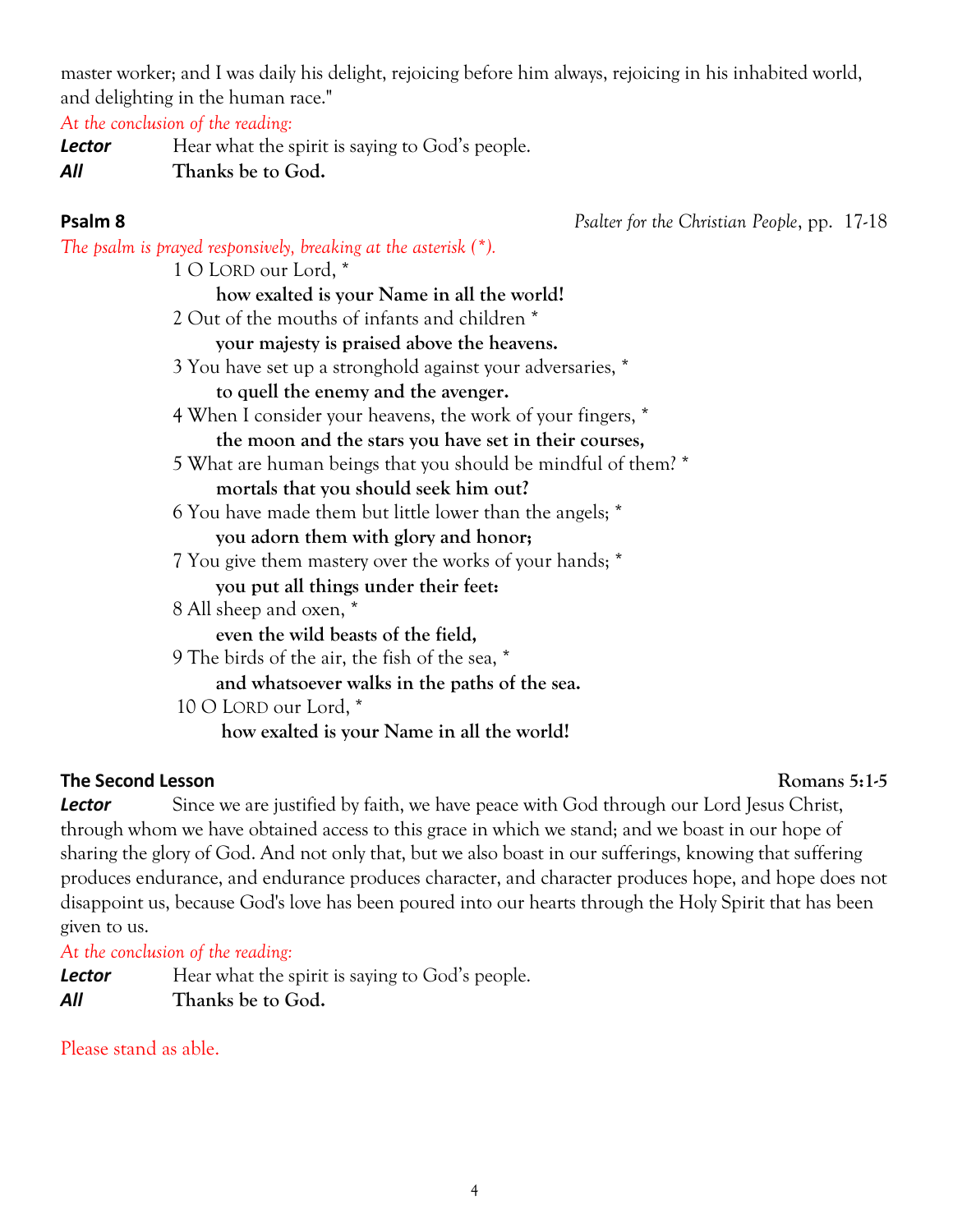**Gradual Hymn 686** Come thou fount of every blessing Tune: *Nettleton* 



**The Gospel John 16:12-15** 

*Celebrant* The Holy Gospel of our Savior Jesus Christ according to John. *People* **Glory to you, Lord Christ.**

*Celebrant* Jesus said to the disciples, "I still have many things to say to you, but you cannot bear them now. When the Spirit of truth comes, he will guide you into all the truth; for he will not speak on his own, but will speak whatever he hears, and he will declare to you the things that are to come. He will glorify me, because he will take what is mine and declare it to you. All that the Father has is mine. For this reason I said that he will take what is mine and declare it to you."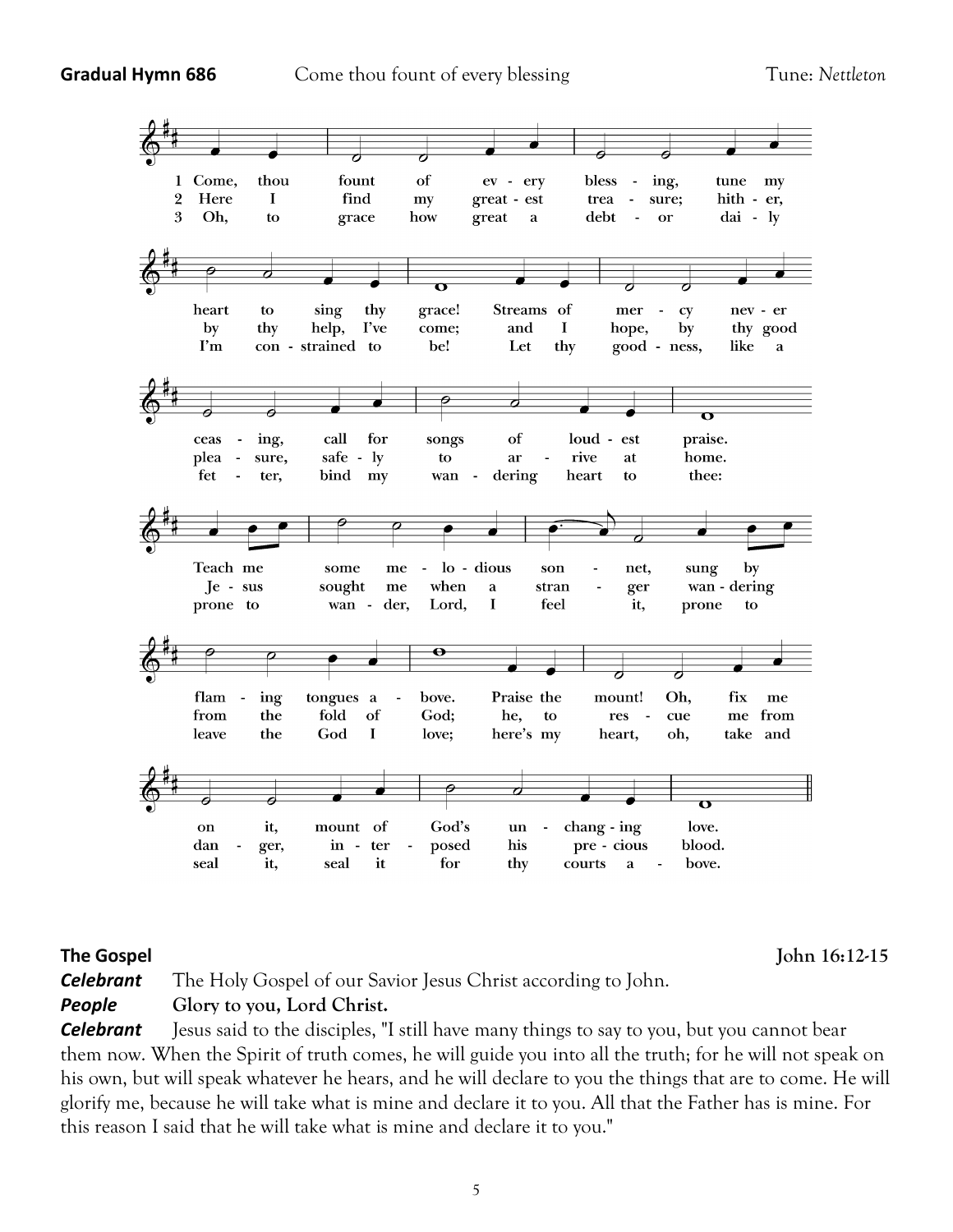#### *At the conclusion of the reading:*

**Celebrant** Hear what the Spirit is saying to God's people. *All* **Thanks be to God***.*

# **The Sermon The Reverend Lauren S. Lukason**

*A moment of silent reflection follows.*

*Please stand as able.*

**The Nicene Creed** *Book of Common Prayer*, p. 358 *All* **We believe in one God, the Father, the Almighty, maker of heaven and earth, of all that is, seen and unseen. We believe in one Lord, Jesus Christ, the only Son of God, eternally begotten of the Father, God from God, Light from Light, true God from true God, begotten, not made, of one Being with the Father. Through him all things were made. For us and for our salvation he came down from heaven: by the power of the Holy Spirit he became incarnate from the Virgin Mary, and was made man. For our sake he was crucified under Pontius Pilate; he suffered death and was buried. On the third day he rose again in accordance with the Scriptures; he ascended into heaven and is seated at the right hand of the Father. He will come again in glory to judge the living and the dead, and his kingdom will have no end. We believe in the Holy Spirit, the Lord, the giver of life, who proceeds from the Father and the Son. With the Father and the Son he is worshiped and glorified. He has spoken through the Prophets. We believe in one holy catholic and apostolic Church. We acknowledge one baptism for the forgiveness of sins. We look for the resurrection of the dead, and the life of the world to come. Amen.**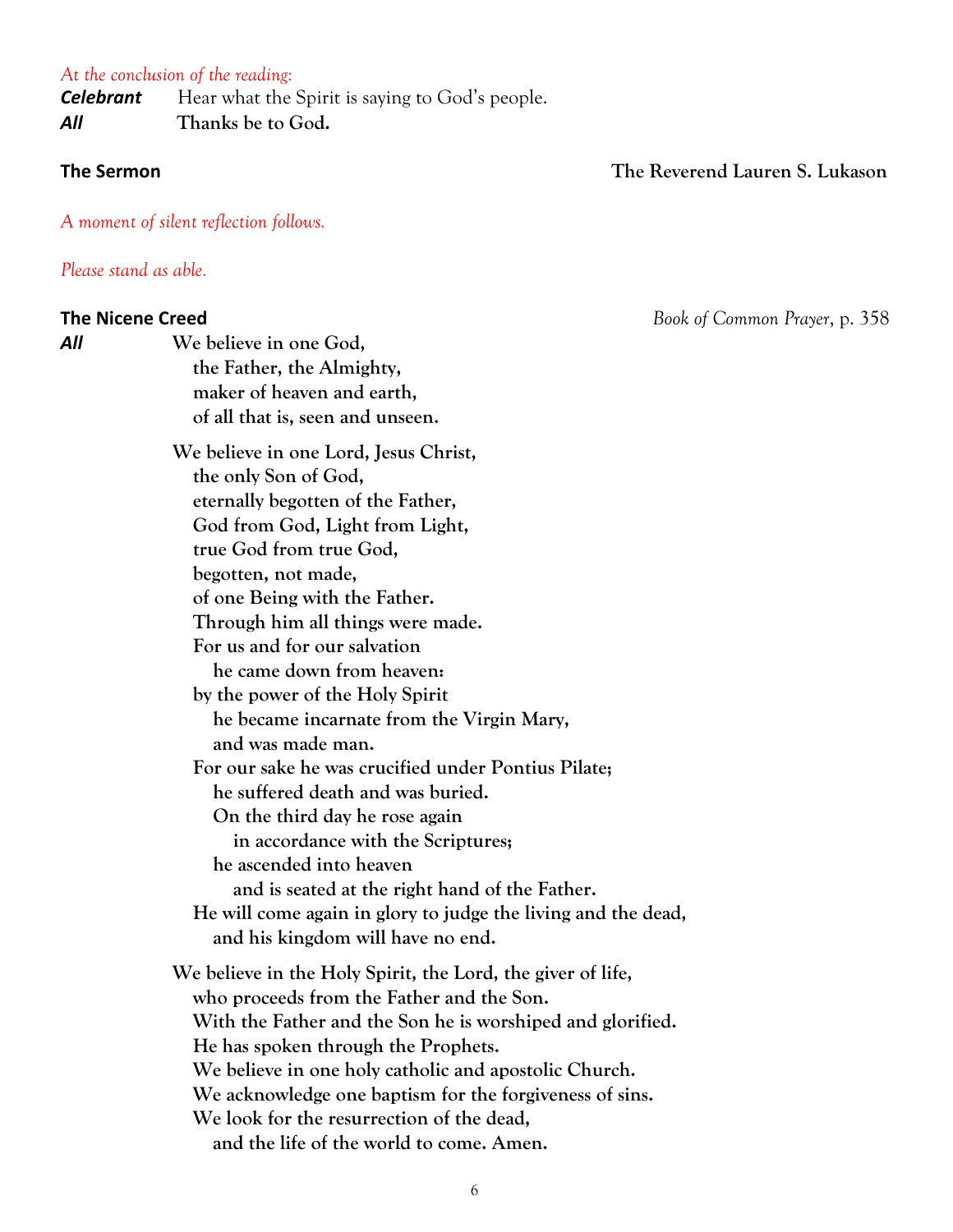# *Please kneel or stand as able.*

# **Prayers of the People, Form IV** *Book of Common Prayer*, p. 388 *Intercessor* Let us pray for the Church and for the world. Grant, Almighty God, that all who confess your Name may be united in your truth, live together in your love, and reveal your glory in the world. Lord, in your mercy *People* **Hear our prayer.** *Intercessor* Guide the people of this land, and of all the nations, in the ways of justice and peace; that we may honor one another and serve the common good. Lord, in your mercy *People* **Hear our prayer***.* **Intercessor** Give us all a reverence for the earth as your own creation, that we may use its resources rightly in the service of others and to your honor and glory. Lord, in your mercy *People* **Hear our prayer. Intercessor** Bless all whose lives are closely linked with ours, and grant that we may serve Christ in them, and love one another as he loves us. Lord, in your mercy *People* **Hear our prayer. Intercessor** Comfort and heal all those who suffer in body, mind, or spirit; give them courage and hope in their troubles, and bring them the joy of your salvation. Lord, in your mercy *People* **Hear our prayer***.* **Intercessor** We commend to your mercy all who have died, that your will for them may be fulfilled; and we pray that we may share with all your saints in your eternal kingdom. Lord, in your mercy *People* **Hear our prayer.**

*Celebrant* Lord, hear the prayers of thy people; and what we have asked faithfully, grant that we may obtain effectually; to the glory of thy Name; through Jesus Christ our Lord. **Amen.**

# **The Peace**

*Celebrant* The peace of the Lord be always with you. *People* **And also with you.**

*The people exchange a brief sign of Christ's peace.*

# *Please be seated.*

# **Announcements**

# **THE HOLY COMMUNION**

# *Please stand as able.*

# **Offering of the Gifts of Bread and Wine**

**Offertory Music Hymn Prelude on** *Nettleton* **Craig Phillips (b. 1961)** Craig Phillips (b. 1961)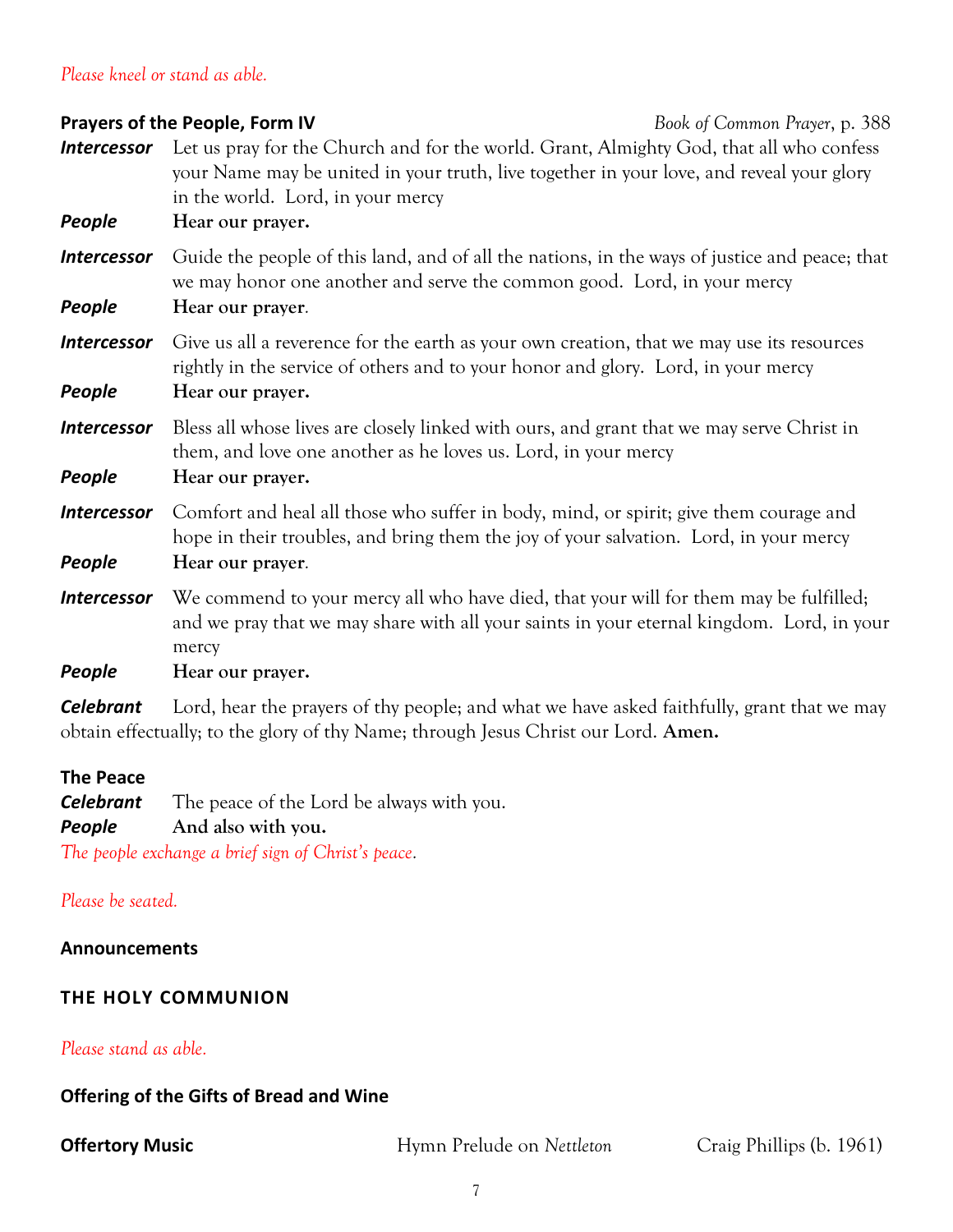# *Please stand as able.*

# **The Great Thanksgiving - Prayer 1** *Enriching Our Worship*, p. 57

*Celebrant* The Lord be with you. *People* **And also with you.** *Celebrant* Lift up your hearts. *People* **We lift them to the Lord.**

*Celebrant* Let us give thanks to the Lord our God.

*People* **It is right to give God thanks and praise.**

*Celebrant* It is truly right, and good and joyful, to give you thanks, all-holy God, source of life and fountain of mercy. You have filled us and all creation with your blessing and fed us with your constant love; you have redeemed us in Jesus Christ and knit us into one body. Through your Spirit you replenish us and call us to fullness of life. Therefore, joining with Angels and Archangels and with the faithful of every generation, we lift our voices with all creation as we say:

# *All* **Holy, holy, holy Lord, God of power and might, heaven and earth are full of your glory. Hosanna in the highest. Blessed is he who comes in the name of the Lord. Hosanna in the highest.**

*Celebrant* Blessed are you, gracious God, creator of the universe and giver of life. You formed us in your own image and called us to dwell in your infinite love. You gave the world into our care that we might be your faithful stewards and show forth your bountiful grace. But we failed to honor your image in one another and in

ourselves; we would not see your goodness in the world around us; and so we violated your creation, abused one another, and rejected your love. Yet you never ceased to care for us, and prepared the way of salvation for all people. Through Abraham and Sarah you called us into covenant with you. You delivered us from slavery, sustained us in the wilderness, and raised up prophets to renew your promise of salvation. Then, in the fullness of time, you sent your eternal Word, made mortal flesh in Jesus. Born into the human family, and dwelling among us, he revealed your glory. Giving himself freely to death on the cross, he triumphed over evil, opening the way of freedom and life. On the night before he died for us, Our Savior Jesus Christ took bread, and when he had given thanks to you, he broke it, and gave it to his friends, and said: "Take, eat: This is my Body which is given for you. Do this for the remembrance of me." As supper was ending, Jesus took the cup of wine, and when he had given thanks, he gave it to them, and said: "Drink this, all of you: This is my Blood of the new Covenant, which is poured out for you and for all for the forgiveness of sins. Whenever you drink it, do this for the remembrance of me." Therefore we proclaim the mystery of faith:

# *All* **Christ has died. Christ is risen. Christ will come again.**

**Celebrant** Remembering Christ's death and resurrection, we now present to you from your creation this bread and this wine. By your Holy Spirit may they be for us the Body and Blood of our Savior Jesus Christ. Grant that we who share these gifts may be filled with the Holy Spirit and live as Christ's Body in the world. Bring us into the everlasting heritage of your daughters and sons, that with all your saints, past, present, and yet to come, we may praise your Name for ever. Through Christ and with Christ and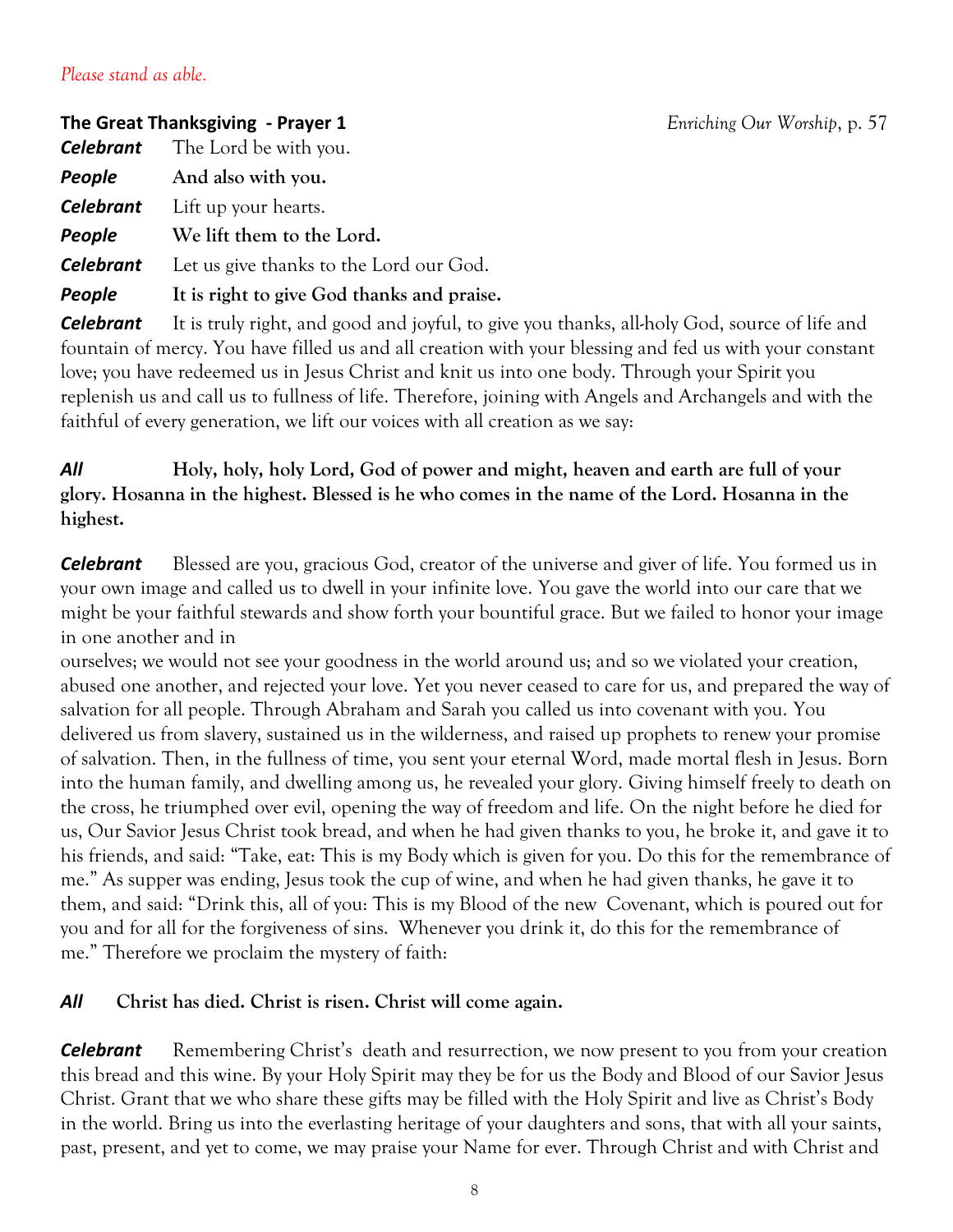in Christ, in the unity of the Holy Spirit, to you be honor, glory, and praise, for ever and ever. *All* **Amen.**

| <b>Celebrant</b> | And now, as our Savior Christ has taught us, we are bold to say, |
|------------------|------------------------------------------------------------------|
| All              | Our Father, who art in heaven,                                   |
|                  | hallowed be thy Name,                                            |
|                  | thy kingdom come,                                                |
|                  | thy will be done,                                                |
|                  | on earth as it is in heaven.                                     |
|                  | Give us this day our daily bread.                                |
|                  | And forgive us our trespasses,                                   |
|                  | as we forgive those                                              |
|                  | who trespass against us.                                         |
|                  | And lead us not into temptation,                                 |
|                  | but deliver us from evil.                                        |
|                  | For thine is the kingdom,                                        |
|                  | and the power, and the glory,                                    |
|                  | for ever and ever. Amen.                                         |

# **The Breaking of the Bread**

*A period of silence is kept.*

# **Fraction Anthem**

*Celebrant* Alleluia. Christ our Passover is sacrificed for us; *All* **Therefore let us keep the feast. Alleluia.**

# **The Invitation**

*Celebrant* The Gifts of God for the People of God. Take them in remembrance that Christ died and lives for you, and feed on him in your hearts by faith, with thanksgiving.

# **The Communion**

*All are invited to come forward to the Lord's Table. If you prefer a blessing rather than the bread, please cross your hands over your chest.*

| <b>Music During Communion</b> | Hymn Prelude on "Holy, holy, holy" | Healey Willan (1880-1968) |
|-------------------------------|------------------------------------|---------------------------|
|                               |                                    |                           |

# **Post-Communion Prayer** *Enriching Our Worship, p. 69*

*Please kneel as able.*

*Celebrant* Let us pray.

*All* **God of abundance, you have fed us with the bread of life and cup of salvation; you have united us with Christ and one another; and you have made us one with all your people in heaven and on earth. Now send us forth in the power of your Spirit, that we may proclaim your redeeming love to the world and continue for ever in the risen life of Christ our Savior. Amen.**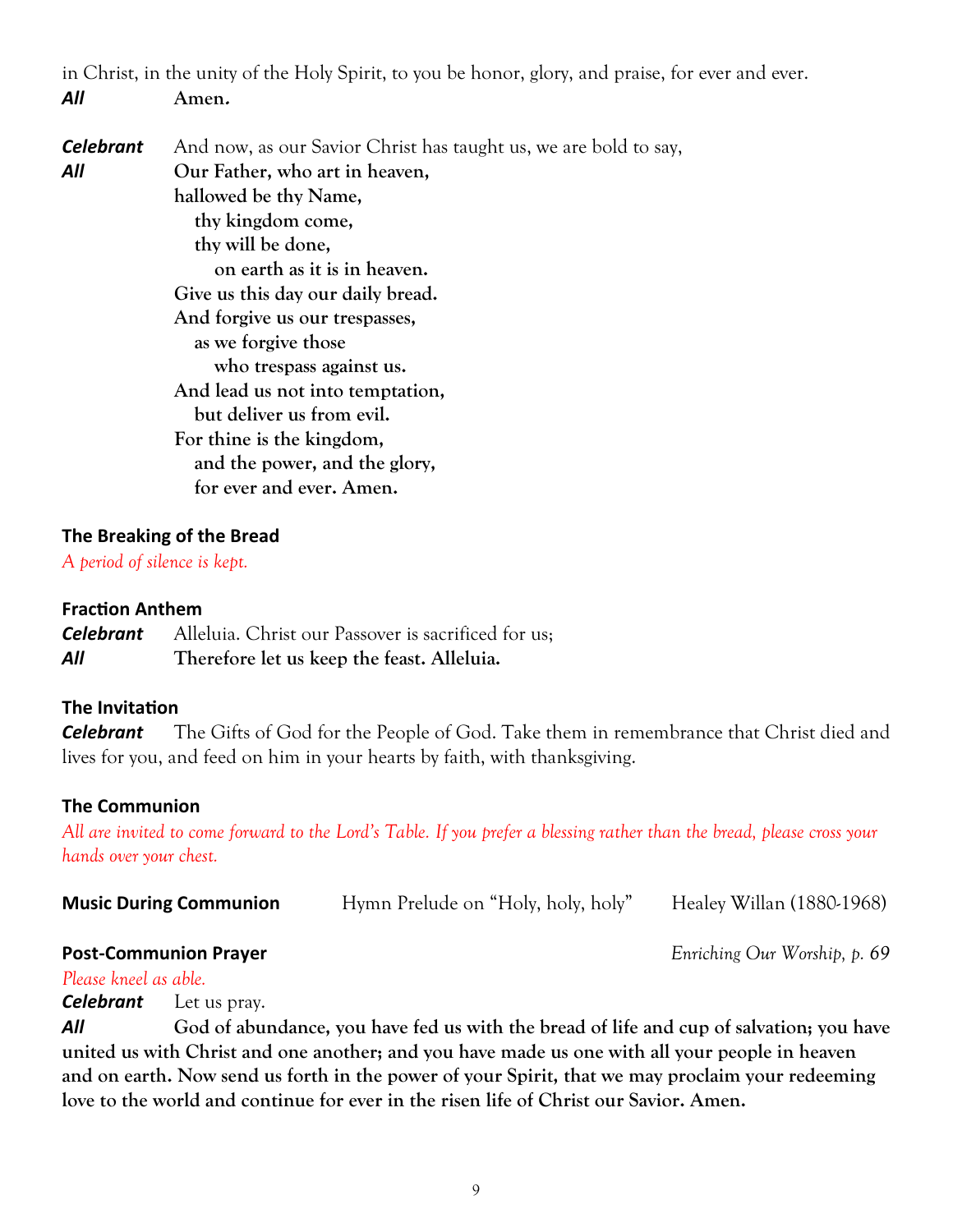# **The Blessing**

*Celebrant* Blessing and honor and thanksgiving and praise, more than we can utter, more than we can conceive, be to you, most holy and glorious Trinity, Creator, Christ, and Holy Spirit, by all angels, all people, all creatures, for ever and ever.

# *Please stand as able.*

**Closing Hymn 371** Thou, whose almighty word Tune: *Moscow* 

*After the Closing Hymn, the Celebrant and Crucifer process to the back. Please sit to enjoy the postlude before the dismissal.* 

# **Organ Postlude**

Chorale Prelude on "Come, God Creator, Holy Spirit," BWV 631

J.S. Bach

# *Please stand as able.*

# **The Dismissal**

| <b>Celebrant</b> | Let us go forth in the name of Christ. Alleluia, Alleluia. |
|------------------|------------------------------------------------------------|
| People           | Thanks be to God. Alleluia, Alleluia.                      |

**The music today is a gift from John and Abby Carr in thanksgiving for their three children.**

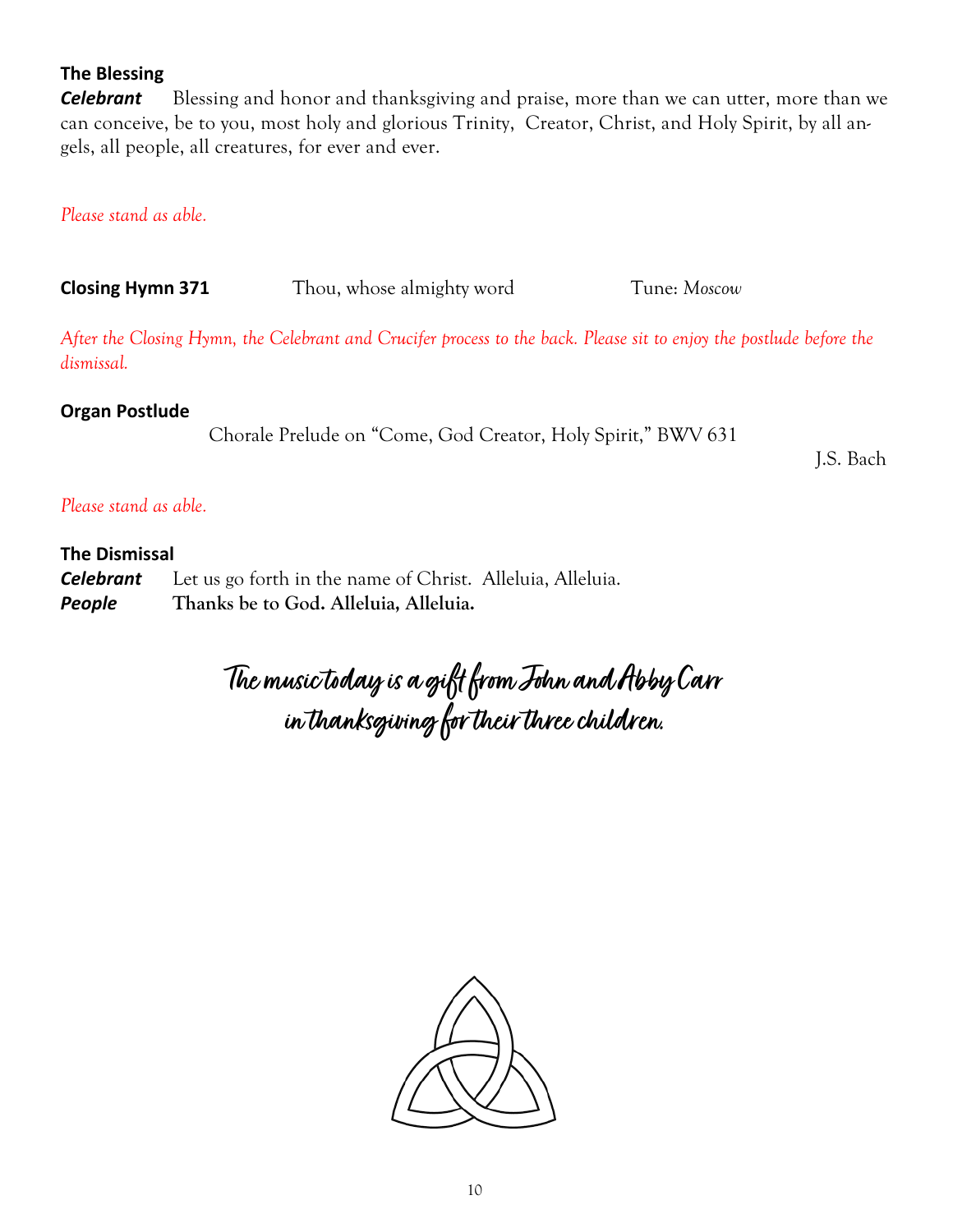# **THE PRAYERS OF THE PEOPLE**

*The altar flowers are given in memory of: Rose Wentworth given by Joan Clauson The Loved Ones of the Bergen and Batten Families given by Phil and Susan Bergen*

*Your prayers are requested for Michael G., Janet, Billy C., Thomas, Gail, Sarah, and Kenna C. And prayers for all serving our country – especially, remembering Brian, Timmy, Tom Z., Emmy, Jack, Sean, Ian, Tim, and Andrew.*

*This week in the Anglican Cycle of Prayer, we pray for the Anglican Church of South America, our Presiding Bishop; Alan and Gayle, our Bishops; Amy, Dean of our Cathedral; Carol, our Regional Canon; Jennifer, Pastor at MANNA; and Nick, our priest. Also, our companion parish at St. Luc's, Lazil, Haiti and our siblings at the MANNA Community in Boston.* 

*This week in the Diocesan Cycle of Prayer, we pray for the parishes of the Mt. Hope-Buzzards Bay Deanery: St. Aidan's Chapel, Dartmouth; St. Peter's Church, Dartmouth; Congregations: Organists, Choirs and other Church Musicians; and Society of the Companions of the Holy Cross.*

*In the Needham Cycle of Prayer, we pray for High Rock Covenant Church Metrowest and the teachers and staff of all schools in Needham.*

# **THOSE WHO SERVE**

*We have opportunities for lay assistants to serve during worship throughout the year. If you haven't been involved before, now is a great time to try it out! Sign up online [here.](https://ccneedham.org/sign-up-for-lay-service/)* **Lector:** Abby Carr **Ushers:** Ann and Pete Lyons **Digital Verger:** Ali Heard **Altar Guild:** Nancy Stern and Marcia Mather **Lemonade Hour:** Seeking hosts for lemonade hour this summer! Sign up by calling (781-444-1469) or [emailing](mailto:office@ccneedham.org?subject=Lemonade%20Hour%20Host) Ali in the office OR on the board in UPH by the Welcome Table. Thank you!

# **ONLINE LOOSE PLATE**

*[Your gift](https://onrealm.org/ccneedham/give/looseplate) supports the mission and ministry of Christ Church to love God and neighbor, as Jesus teaches.*

*Hymns are from The Hymnal 1982 unless noted. Music reprinted and broadcasted with permission under ONE LICENSE #A-7117410. All rights reserved. Music reprinted and broadcasted with permission from St. James Music Press. Lic#1106*

*Worship materials come from the Book of Common Prayer unless otherwise noted. The Bible texts of the Old Testament, Epistle and Gospel lessons are from the New Revised Standard Version Bible, copyright 1989 by the Division of Christian Education of the National Council of the Church of Christ in the USA, and used by permission. The Collects, Psalms and Canticles are from the Book of Common Prayer, 1979. Sourced from The Lectionary Page: http://lectionarypage.net. Other sources: Oremus.org, Book of Alternate Services, and Alternative Service* 

> *This seasonal service bulletin was published on June 8, 2022. Version 1*